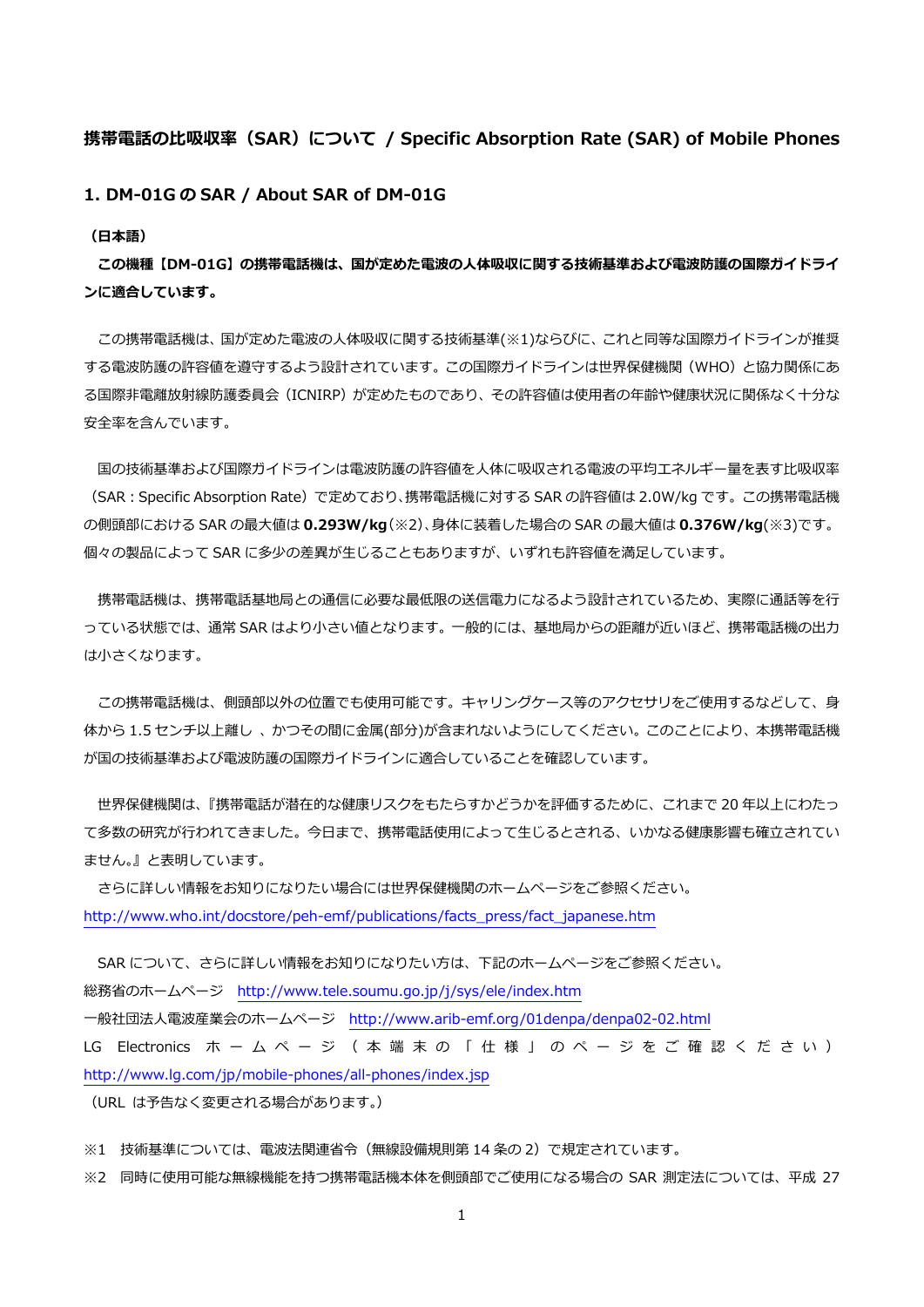年 7 月に、諮問第 118 号に関して情報通信審議会情報通信技術分科会より一部答申がなされており、これに基づいて評価 した場合においても SAR が許容値を満⾜していることを確認しています。 ※3 Xi/FOMA と同時に使用可能な無線機能を含みません。

#### **(In English)**

**This model [DM-01G] mobile phone complies with Japanese technical regulations and international guidelines regarding exposure to radio waves.** 

This mobile phone was designed in observance of Japanese technical regulations regarding exposure to radio waves (\*1) and limits to exposure to radio waves recommended by a set of equivalent international guidelines. This set of international guidelines was set out by the International Commission on Non-Ionizing Radiation Protection (ICNIRP), which is in collaboration with the World Health Organization (WHO), and the permissible limits include a substantial safety margin designed to assure the safety of all persons, regardless of age and health condition.

The technical regulations and international guidelines set out limits for radio waves as the Specific Absorption Rate, or SAR, which is the value of absorbed energy in any 10 grams of tissue over a 6-minute period. The SAR limit for mobile phones is 2.0 W/kg. The highest SAR value for this mobile phone when tested for use at the ear is **0.293 W/kg** (\*2) and when worn on the body is **0.376 W/kg** (\*3). There may be slight differences between the SAR levels for each product, but they all satisfy the limit.

The actual SAR of this mobile phone while operating can be well below that indicated above. This is due to automatic changes to the power level of the device to ensure it only uses the minimum required to reach the network. Therefore in general, the closer you are to a base station, the lower the power output of the device.

This mobile phone can be used in positions other than against your ear. Please keep the mobile phone farther than 1.5 cm away from your body by using such as a carrying case or a wearable accessory without including any metals. This mobile phone satisfies the technical regulations and international guidelines.

The World Health Organization has stated that "a large number of studies have been performed over the last two decades to assess whether mobile phones pose a potential health risk. To date, no adverse health effects have been established as being caused by mobile phone use."

Please refer to the WHO website if you would like more detailed information. http://www.who.int/docstore/peh-emf/publications/facts\_press/fact\_english.htm

Please refer to the websites listed below if you would like more detailed information regarding SAR. Ministry of Internal Affairs and Communications Website: http://www.tele.soumu.go.jp/e/sys/ele/index.htm Association of Radio Industries and Businesses Website: http://www.arib-emf.org/01denpa/denpa02-02.html (in Japanese only)

LG Electronics Inc. Website (Check the Specifications page for this terminal.):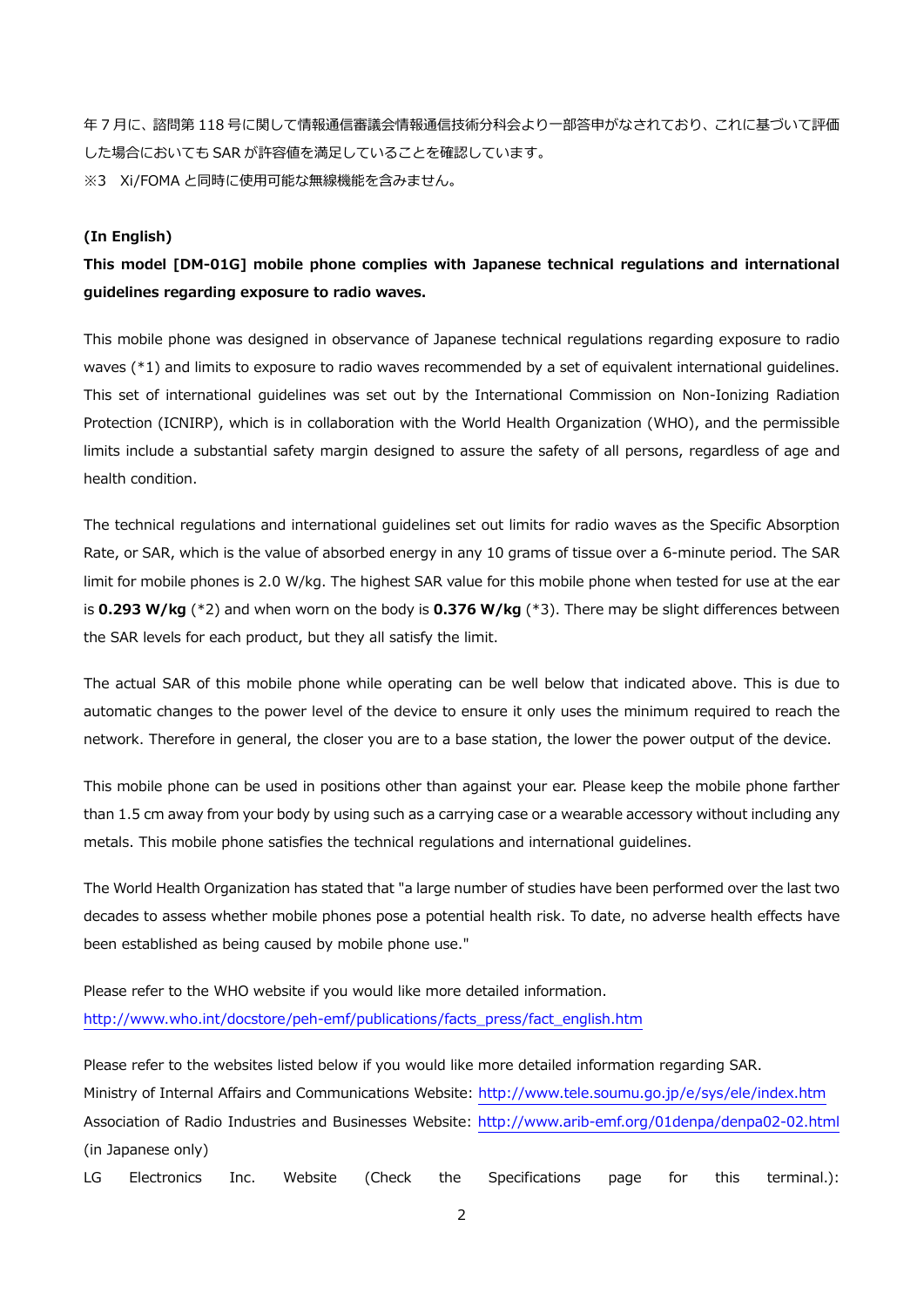# http://www.lg.com/jp/mobile-phones/all-phones/index.jsp (in Japanese only)

(The above URLs are subject to change for without notice.)

\*1 Technical regulations are defined by the Ministerial Ordinance Related to Radio Law (Article 14-2 of Radio Equipment Regulations).

\*2 In regards to methods of measuring SAR when using mobile phones having multiple wireless devices to be able to function simultaneously at the ear, in July of 2015, a portion of advisory 118 was reported on based upon the Information and Communications Council. SAR value when evaluated based on the report is also under the SAR limit.

\*3 Not including other radio systems that can be simultaneously used with Xi/FOMA.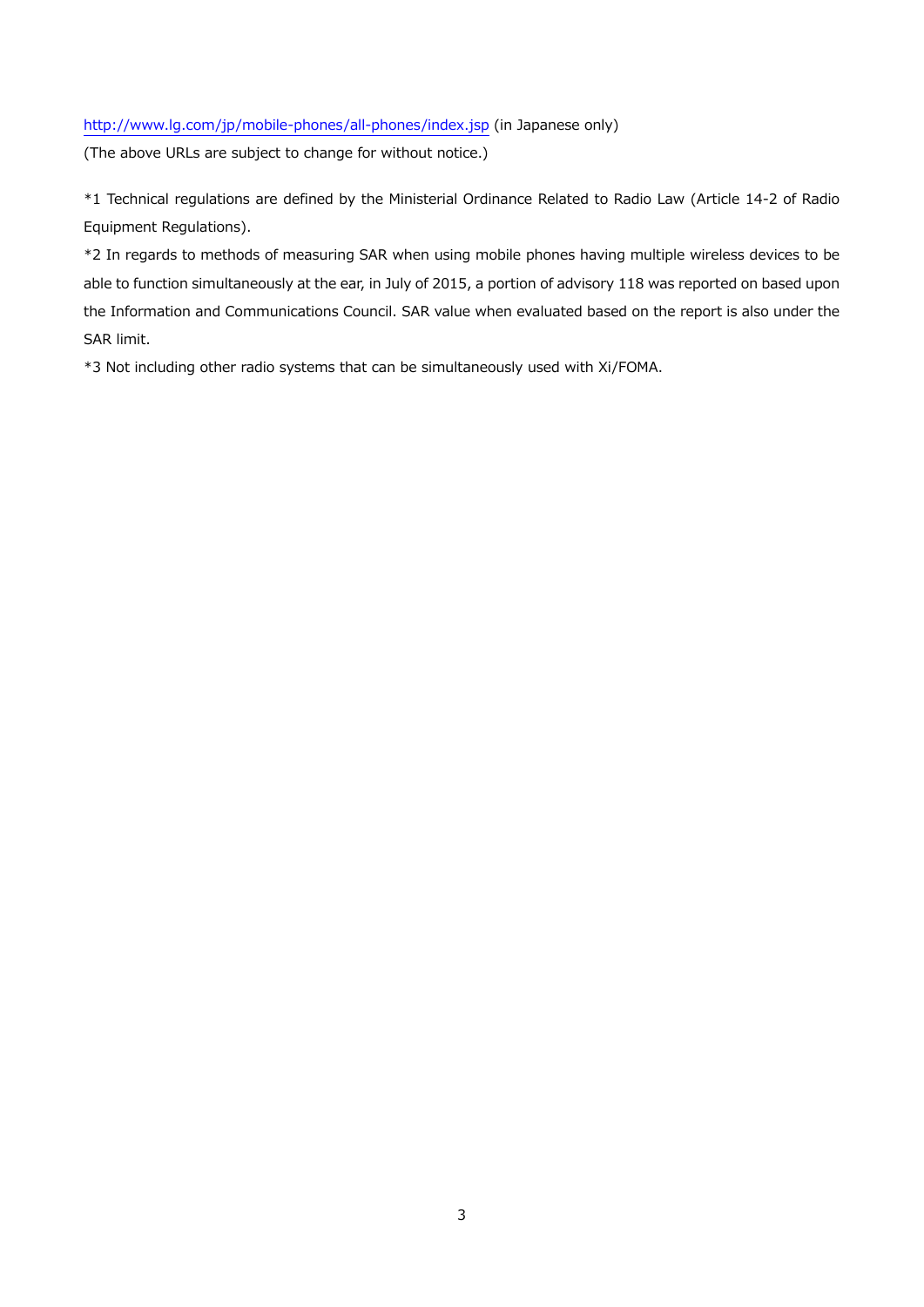### **2. About SAR of DM-01G for FCC RF exposure requirements**

## **Radio Frequency (RF) Signals**

THIS MODEL PHONE MEETS THE U.S. GOVERNMENT'S REQUIREMENTS FOR EXPOSURE TO RADIO WAVES. Your wireless phone contains a radio transmitter and receiver.

Your phone is designed and manufactured not to exceed the emission limits for exposure to radio frequency (RF) energy set by the Federal Communications Commission of the U.S. Government. These limits are part of comprehensive guidelines and establish permitted levels of RF energy for the general population. The guidelines are based on standards that were developed by independent scientific organizations through periodic and thorough evaluation of scientific studies.

The exposure standard for wireless mobile phones employs a unit of measurement known as the Specific Absorption Rate (SAR). The SAR limit set by the FCC is 1.6W/kg.\* Tests for SAR are conducted using standard operating positions accepted by the FCC with the phone transmitting at its highest certified power level in all tested frequency bands. Although the SAR is determined at the highest certified power level, the actual SAR level of the phone while operating can be well below the maximum value. This is because the phone is designed to operate at multiple power levels so as to use only the power required to reach the network. In general, the closer you are to a wireless base station antenna, the lower the output.

Before a phone model is available for sale to the public, it must be tested and certified to the FCC that it does not exceed the limit established by the U.S. government-adopted requirement for safe exposure. The tests are performed on position and locations (for example, at the ear and worn on the body) as required by FCC for each model. The highest SAR value for this model phone as reported to the FCC when tested for use at the ear is **0.55 W/kg**, and when worn on the body is **0.89 W/kg**.

(Body-worn measurements differ among phone models, depending upon available accessories and FCC requirements).

While there may be differences between the SAR levels of various phones and at various positions, they all meet the U.S. government requirement.

The FCC has granted an Equipment Authorization for this model phone with all reported SAR levels evaluated as in compliance with the FCC RF exposure guidelines. SAR information on this model phone is on file with the FCC and can be found under the Display Grant section at http://transition.fcc.gov/oet/ea/fccid/ after search on FCC ID **ZNFDM01G**.

For body worn operation, this phone has been tested and meets the FCC RF exposure guidelines. Please use an accessory designated for this product or an accessory which contains no metal and which positions the handset a minimum of 1.5 cm from the body.

\* In the United States, the SAR limit for wireless mobile phones used by the public is 1.6 watts/kg (W/kg) averaged over one gram of tissue. SAR values may vary depending upon national reporting requirements and the network band.